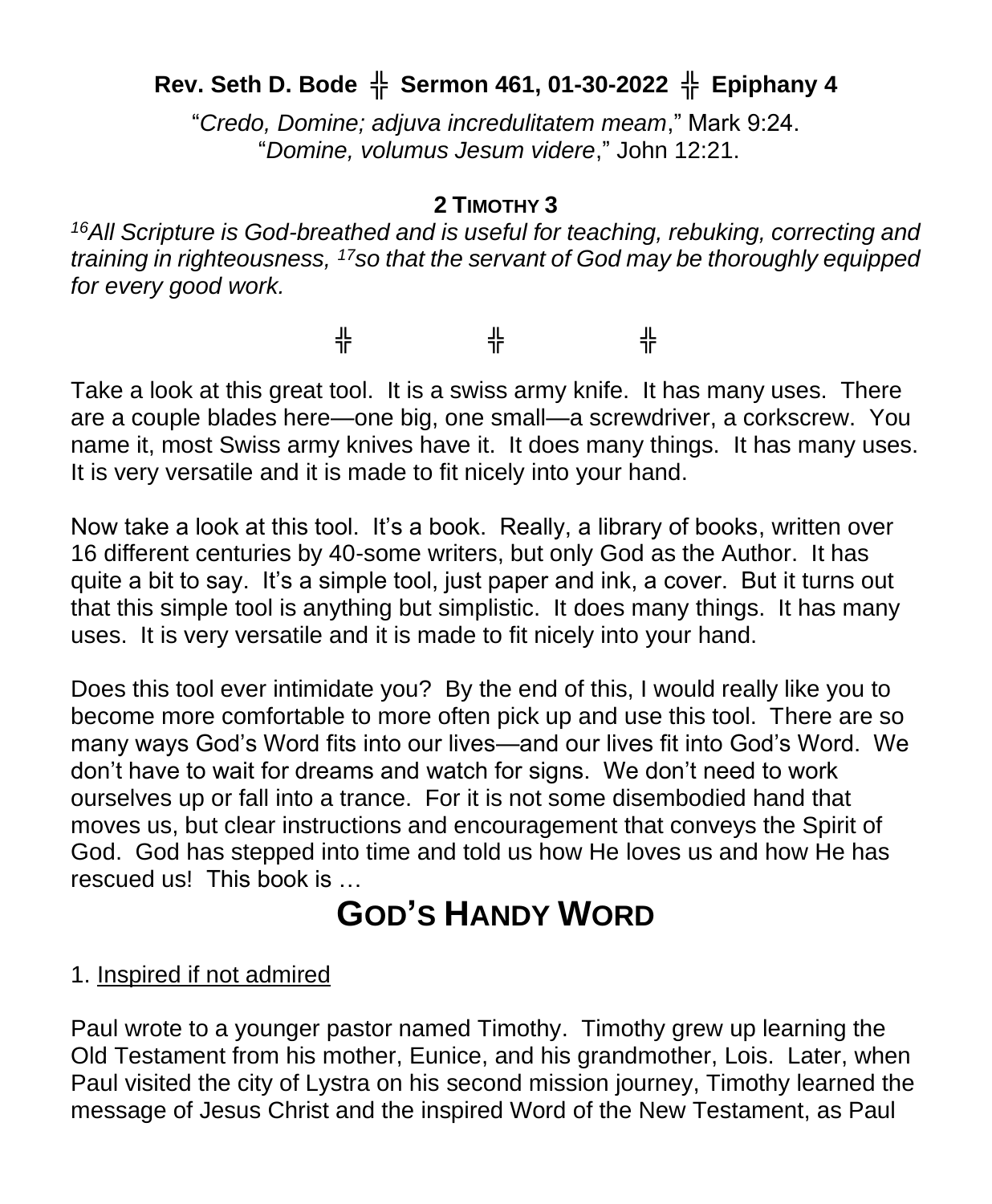taught it. So from the time Timothy was a baby (v15), he was a student in this powerful tool and well-versed in God's Word.

Paul's encouragement to Timothy was never to take that for granted and presume he knew it all. Instead, Timothy should "*continue in what you have learned and have become convinced of*" (v14).

A recurring theme for God's Word is rebuking and correcting. These are words of Law. The word "rebuking" involves reproof, convicting, and challenging error. It is an uncomfortable, confrontational word! But it describes God's Word frequently, and it shouldn't surprise us if we are off from time to time. God is in the habit of correcting even believers. When driving, it can be nice to have curbs and barriers to keep us from not only going off the road, but doing even worse damage. So in life, the only thing worse than God letting us sinfully bump the barriers is to not correct us, but let us go off the road and fall into the ditch of unbelief entirely.

The word for "correcting" is also a Law kind of word. It means setting right, setting straight, as if setting us upright on our feet. Again, if we were off balance, it's only handy for God to speak truth in time of uncertainty.

Don't forget "teaching" and "training." But it does not emphasize one field of study. It concerns itself with beyond righteousness. We learn the righteousness that comes from the Law is too lofty for us, but the righteousness that is by faith in the Son of God is free to us!

Yes, the Bible truly is a work to be *admired*. The reason is due to the fact that it is *inspired* by the Holy Spirit Himself. We do not mean to say that it's an inspirational work that should leave us all flabbergasted in applause. We mean much more than that. The Spirit Himself has breathed into this book every thought, even every word, so that you never need to doubt it. There is not a sorrow in the human heart but that God's Gospel has a word to give comfort in it. This is one proof that this good news was not made by man, but is the Word of God; for God alone knows all the ailings and needs of the soul.

Yet it is not always admired.

2. Required, but never retired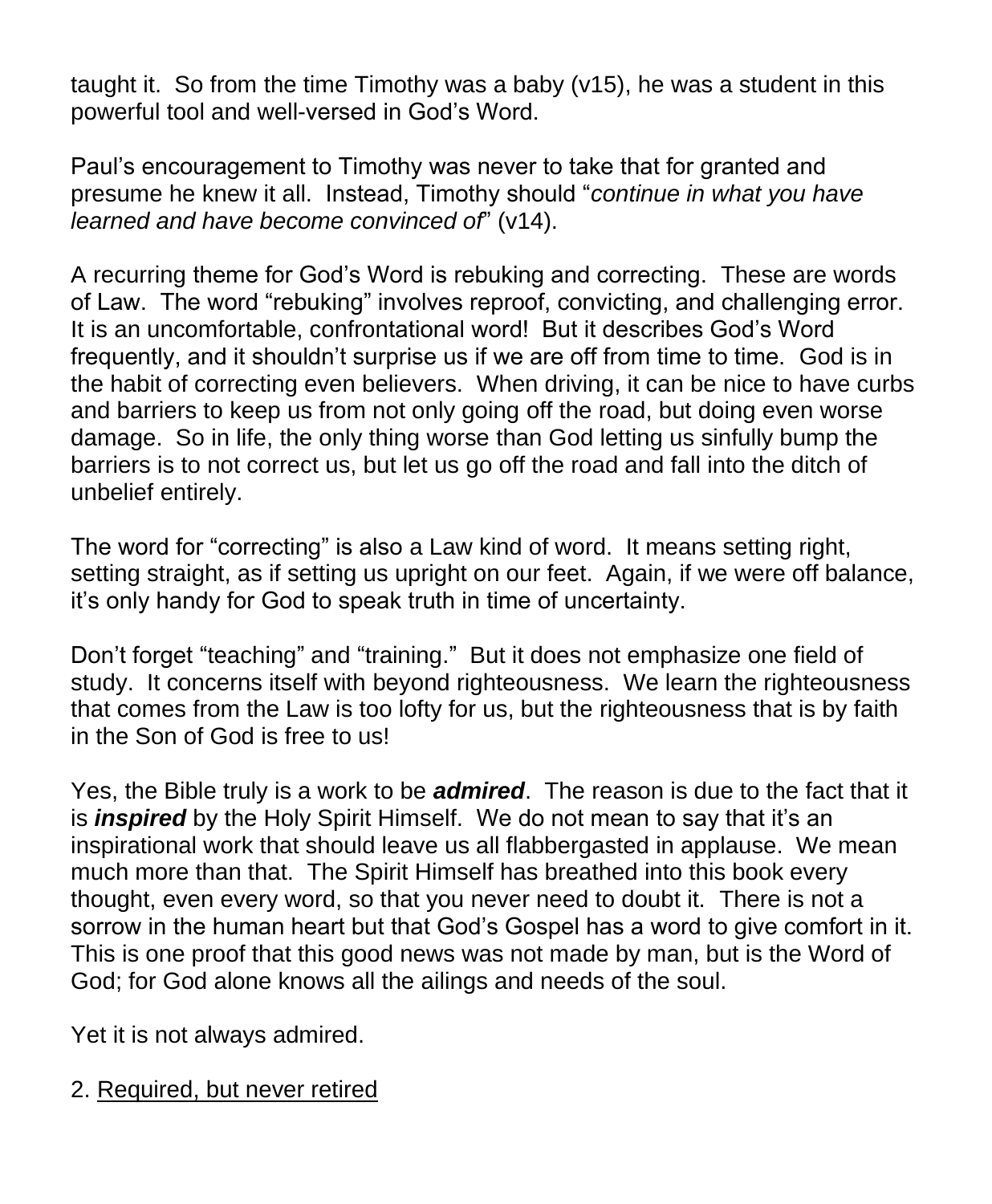There are those who would like to see the Bible, or at least portions of it, *retired*. It's old hat, and old news. Maybe it spoke to people for a time, they may say, but not anymore. Or maybe it has two really nice tools, but the rest of the tools don't seem to make sense. Maybe it's time that we *retired* some parts of this tool, no?

Paul says no. For he knew the question was coming, so he gives Timothy a baseline*: <sup>2</sup>Preach the word; be prepared in season and out of season; correct, rebuke and encourage—with great patience and careful instruction… keep your head in all situations, endure hardship, do the work of an evangelist, discharge all the duties of your ministry* (v. 2,5). This is a sober assignment, one given to every pastor when ordained and installed as a servant of the Word. Equipped with its two teachings, law and gospel, the pastor knows just how to share God's Word with God's people.

The sober charge is also given to you, as part of Zion, the Church, who have been called to spread the message in your own station of life. No matter who we are, the task is not to slice and dice God's Word in the way we see fit. We aren't asked to juice it up or tone it down a notch. We are given the tool with all its uses.

If we see resistance to God's Word around us, even within us, we shouldn't be surprised. St. Paul anticipated in 2 Timothy, the last book, chronologically speaking, that he wrote. " *<sup>3</sup>For the time will come when people will not put up with sound doctrine. Instead, to suit their own desires, they will gather around them a great number of teachers to say what their itching ears want to hear. <sup>4</sup>They will turn their ears away from the truth and turn aside to myths*" (3-4).

"Itching" ears could also be rendered "ticklish" ears. It is a word often used figuratively to mean curiosity. Here, it is a curiosity that is satisfied with false teaching instead of sound teaching.

But Paul says that God's Word is not a feather-duster. It isn't a backscratcher and it doesn't have a massage option. It doesn't tickle or massage. It works the way the Holy Spirit has designed it to work.

And "ticklish" ears have come along. Ebionites (100s) *taught that Jesus became the Christ by practicing the Law of God.* Adoptionism (300s) *taught that God the Father adopted the Son, because He had used the Father's divine power faithfully. Has this idea died? No, the* Unitarians still *teach that the incarnation*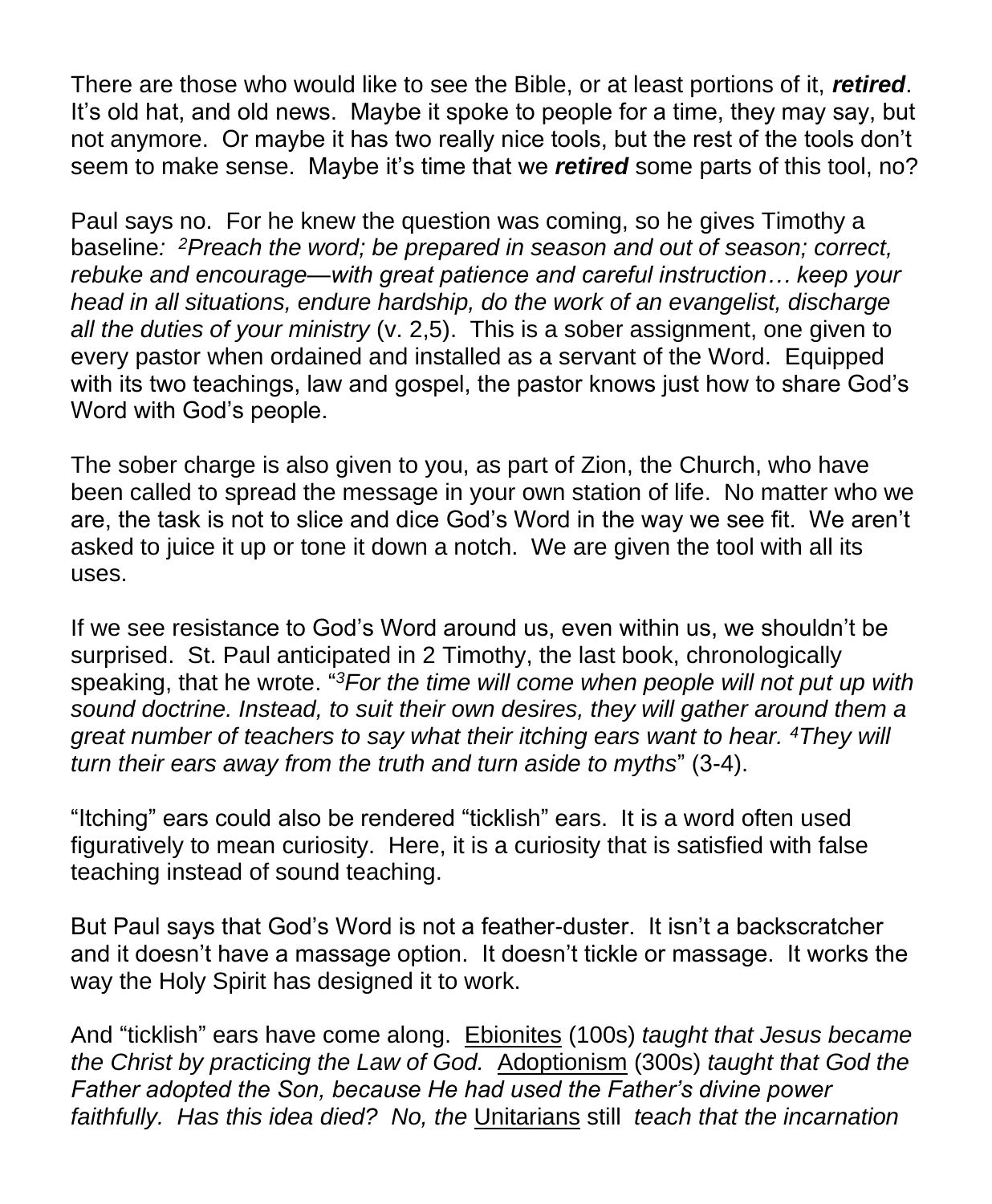*applies to all of us. Every social worker and lover of the other is a savior, as if we can become Jesus. Sounds nice.*

Nestorianism (400s) separated Jesus Christ into 2 persons, like two boards glued together at Christmas. Have these ears been satisfied? No, many Christians today separate Jesus into two when they teach that Jesus' body and blood couldn't possibly be present in and with the bread and wine.

Academic scholarship teaches the Bible is just each human writer's impression of what God revealed to each writer, and not God's words in every instance. Megachurches teach that we should take a poll of what people want to hear, and only teach that from the Bible. The most desperate churches are more concerned about your physical health than what really matters, your spiritual health. I cannot tell you how many ticklish churches say, "Let's decide what to preach on Sunday, and then find the verse that fits our agenda."

"Ticklish ears" have come and will keep coming. In addressing errors, let's not forget to rebuke and correct our own urges to be tickled. Our own inner sinner looks for tickles and giggles just to keep us from sound words.

Then let's find encouragement, comfort, and hope in God's most versatile tool. Let's train in righteousness. I imagine the ears of our Savior tickled and itched when the blood ran down from His satirical crown of thorns. But His hands were too busy, stretched in love for the sin of the world, to scratch and satisfy the feeling. His will was far too closely aligned to that of His Father to unpin His hand from the cross now. He was always more sensitive to the work He had to do than to live out His days just for itches and tickles. He spent His life for your sins just so you would have the truth. What God would take away the sins of these miserable, sinful wretches?

His Word first and foremost says, "You are forgiven for your sinful tickles and itches." For God has much more than a tickle and an itch for you. He has unprecedented, unearned, unconditional love for you. Open your heart to everything God has to say, even the difficult, confrontational stuff. What God has to say is *required* reading, even if it is not admired or desired. What God has to say outlasts the whole world. What God has to say speaks volumes to your forgiven heart. **Amen**.